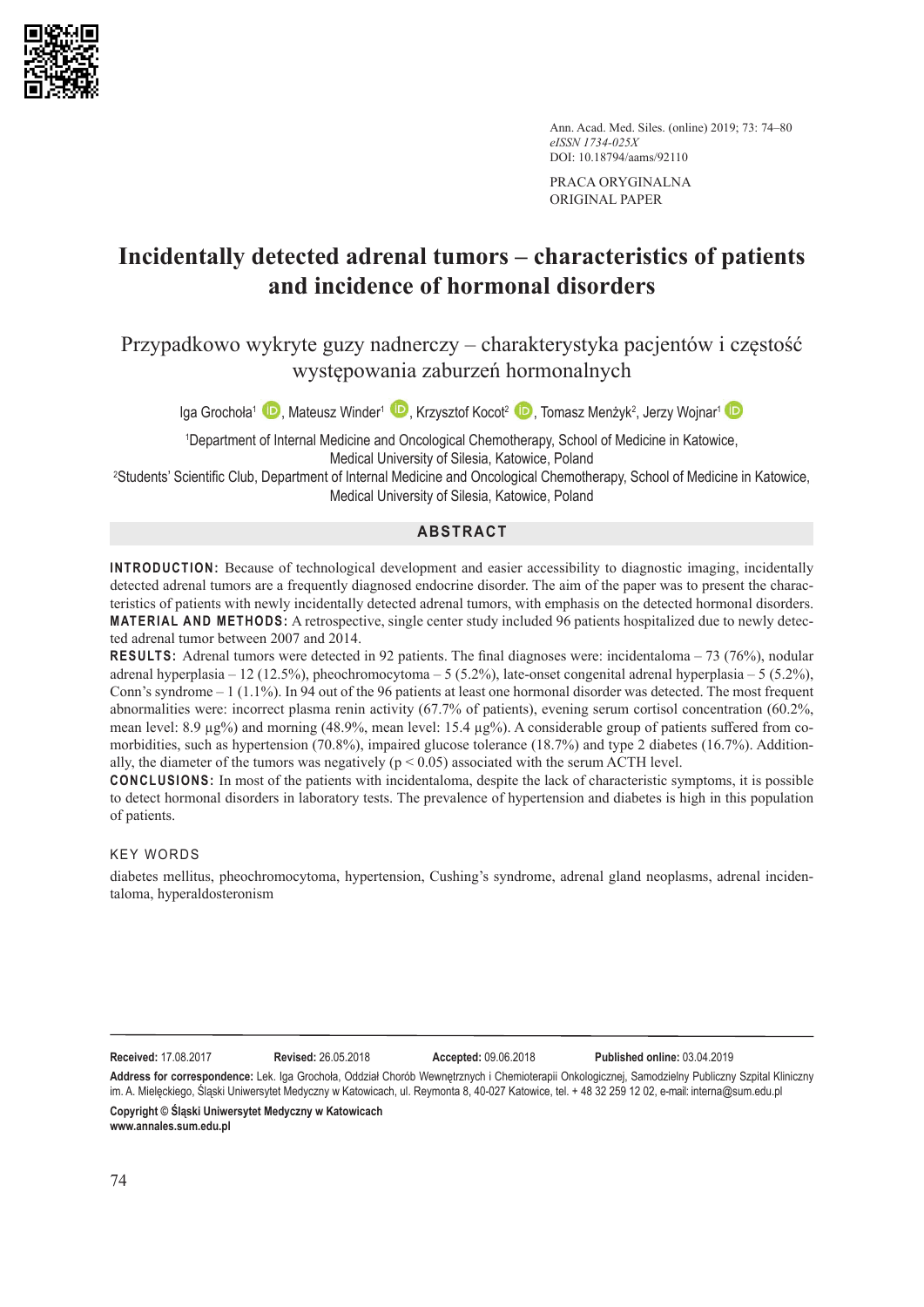#### **STRESZCZENIE**

**WSTĘP:** Wraz z gwałtownym postępem technicznym i zwiększoną dostępnością badań obrazowych przypadkowo wykryte guzy nadnerczy stały się częstym problemem endokrynologicznym. Celem pracy była charakterystyka pacjentów z przypadkowo wykrytymi guzami nadnerczy, ze szczególnym uwzględnieniem wykrywanych nieprawidłowości hormonalnych.

**MATERIAŁ I METODY:** Retrospektywne jednoośrodkowe badanie objęło 96 pacjentów (21 mężczyzn i 75 kobiet w wieku 28–88 lat, mediana 62 lata), hospitalizowanych w latach 2007–2014 z powodu nowo wykrytych guzów nadnerczy. **WYNIKI:** Guzy nadnerczy zostały przypadkowo wykryte u 92 pacjentów. Po przeprowadzeniu diagnostyki rozpoznano: gruczolaki nadnercza – incydentaloma – w 73 przypadkach (76%), guzkowy przerost nadnerczy w 12 (12,5%), guzy chromochłonne w 5 (5,2%), późno wykryte wrodzone przerosty nadnerczy w 5 (5,2%) oraz zespół Conna w 1 przypadku (1,1%). Co najmniej jedno zaburzenie hormonalne wykryto u 94 spośród 96 pacjentów. Najczęstszymi zaburzeniami były: nieprawidłowa aktywność reninowa osocza (67,7% pacjentów), nieprawidłowe wieczorne stężenie kortyzolu (60,2%, średnie stężenie: 8,9 µg%) i poranne (48,9%, średnie stężenie: 15,4 µg%). Znaczna grupa pacjentów cierpiała na choroby współistniejące: nadciśnienie tętnicze (70,8%), nieprawidłową tolerancję glukozy (18,7%) i cukrzycę typu 2 (16,7%). Ponadto wykazano odwrotną korelację (p < 0,05) największego wymiaru guza ze stężeniem ACTH.

**WNIOSKI:** U większości pacjentów z przypadkowo wykrytymi guzami nadnerczy, pomimo braku charakterystycznych objawów, można wykryć nieprawidłowości w badaniach hormonalnych. Nadciśnienie i cukrzyca występują u tych pacjentów częściej niż w populacji ogólnej.

#### SŁOWA KLUCZOWE

cukrzyca, guz chromochłonny, nadciśnienie tetnicze, zespół Cushinga, guz nadnercza, incydentaloma, hiperaldosteronizm

## **INTRODUCTION**

Incidentally detected adrenal tumors – adrenal incidentalomas (AI) – are defined as asymptomatic adrenal tissue mass found upon diagnostic imaging while investigating extra-adrenal disease [1]. Due to technological development and easier accessibility to diagnostic imaging, incidentally detected adrenal tumors are being found increasingly more frequently nowadays. The prevalence of AI is presumably high in the society and ranges from 4% reported in radiological series to 8% in autopsy series [2]. It can be found in almost any age group, however, it is proven that its frequency increases with age [3]. Even though most incidentally discovered adrenal tumors are benign and hormonally inactive adenomas, further examinations are recommended, as some of the tumors may be malignant or hormonally active [1].

According to that, the main aim of further examinations is to diagnose all cases of adenocarcinoma as well as all cases of hormonally active adenomas [4]. In order to define the tumor features, adrenal computed tomography and several hormone tests are performed in each patient with a newly detected adrenal mass. Contrast- -enhanced computed tomography is usually enough to decide whether the tumor is a benign adenoma or a malignant adenocarcinoma. The main goal of hormone tests is to exclude pheochromocytoma, hypercortisolism and primary hyperaldosteronism [1]. As evidence shows, the risk of hormonal activity of the tumor is relatively low, with more than 80% of all adrenal tumors being nonfunctioning [5]. Nevertheless, most hormonally active tumors are asymptomatic and due to that, biochemical screening is indicated in every patient,

even when there are no symptoms of exceeded hormone levels. The screening consists of multiple hormone tests, but the most important are: urine free cortisol level (UFC), serum cortisol level after an overnight low-dose dexamethasone test and late-night serum cortisol level in order to exclude hypercortisolism, as well as plasma metanephrine and fractionated catecholamines as well as metanephrine in daily urine collection in order to exclude pheochromocytoma [6]. In addition, in patients with hypertension and hypokalaemia, measurement of the plasma aldosterone concentration (PAC) and plasma renin activity (PRA) with calculation of the PAC/ PRA ratio is suggested as a screening test for primary aldosteronism [4]. The evaluation of these laboratory tests may be sometimes challenging, considering the number of performed tests and lack of clinical symptoms in most patients. In fact, even in patients with hormonally inactive tumors several slight deviations from the normal values can be found.

The aim of our study was to present the characteristics of patients with incidentally detected adrenal tumors, with special emphasis on the detected hormonal disorders. We focused especially on the results of biochemical evaluation to show which disorders are the most common and what the final diagnoses were in the patients with newly incidentally detected adrenal tumors.

### **MATERIAL AND METHODS**

The study includes the medical records of 96 patients who were hospitalized for the first time in the Department of Internal Medicine and Oncological Chemotherapy in Katowice over the period 2007–2014 with a newly detected adrenal mass. We analyzed the data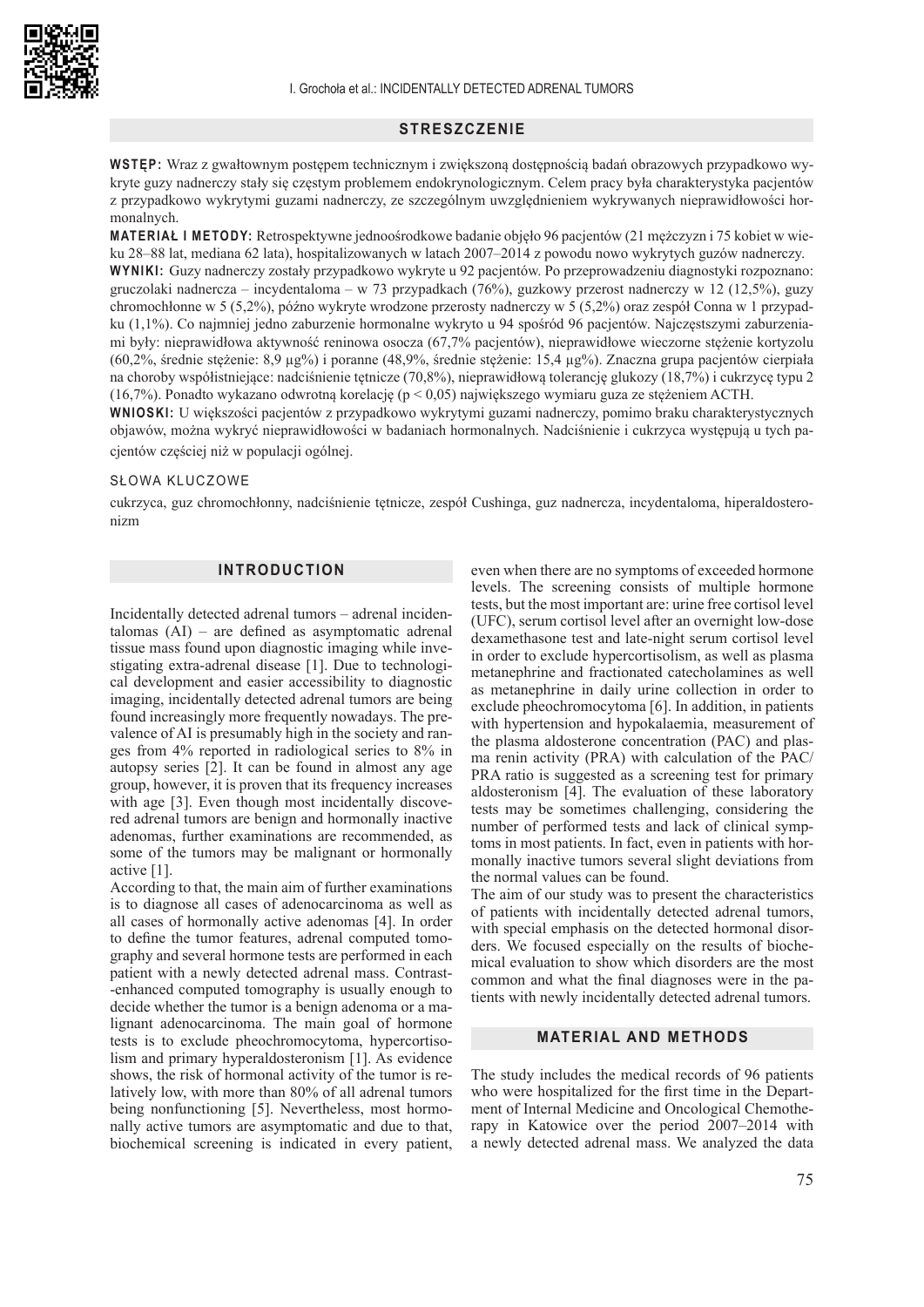

from medical histories, such as the auxological parameters (height, weight, body mass index – BMI) and the presence of the diseases of civilization, especially type 2 diabetes (according to fasting plasma glucose levels or oral glucose tolerance test) and hypertension. The most common reasons for referring patients to the diagnostic imaging, which led to accidental detection of adrenal tumors, were determined. Additionally, the size of each tumor was evaluated according to the radiological description. All the patients were thoroughly examined while seeking for hormonal disorders. The laboratory tests included: ACTH, cortisol (morning and evening), aldosterone, ARR, DHEA-S, free testosterone, androstenedione and catecholamines level (patients with suspicion of pheochromocytoma). Urine excretion of cortisol, VMA, metoxycatecholamines were assessed in 24h urine collection. The Synacthen stimulation test was performed among patients in order to measure the levels of 17-OH progesterone.

#### **Statistical analysis**

The results were presented using the basic parameters of descriptive statistics such as mean value and standard deviation (SD). The correlations were estimated with Pearson's correlation coefficient for parametric variables and Spearman's rank correlation coefficient for non-parametric variables;  $p < 0.05$  was considered as statistically significant. STATISTICA software was used for the calculations.

#### **RESULTS**

Due to newly detected adrenal tumors, 21 males and 75 females at the age of 28–88 (median 61.5) were hospitalized. The demographic characteristics of the groups are listed in Table I. The presence of pheochromocytoma symptoms was considered as exclusion criteria for incidental detection of adrenal mass.

In the study group the reasons for conducting diagnostic imaging were pulmonary indications and lumbar spinal disc herniation. Adrenal tumors were revealed in a CT scan in 77 cases (80.2%), sonography in  $10(10.4\%)$ or MRI in 4 (4.2%). The tumors were bilateral in 25% of the cases.

The final diagnoses of adrenal pathology were: adrenal adenoma – incidentaloma – 73 (76%), nodular adrenal hyperplasia – 12 (12.5%), pheochromocytoma – 5 (5.2%), late*-*onset congenital adrenal hyperplasia – 5 (5.2%), and Conn's syndrome  $-1$  (1.1%). At the moment of detection the size of the tumors varied significantly. The smallest one was 6 mm in diameter. Few giant adenomas were noted with the largest one 137 x 85 x 95 mm in size.

An increased BMI  $(> 25)$  was found in 69 of 96 patients (71.9%), including 36 with obesity (40.4%). A considerable proportion of patients suffered from other diseases of civilization including: hypertension (70.8% of patients), impaired glucose tolerance (18.7%) and type 2 diabetes (16.7%) – Table II.

**Table I.** Demographic characteristics of groups (patient with Conn's syndrome is omitted) **Tabela I.** Charakterystyka demograficzna grup pacjentów (pacjenta z zespołem Conna pominięto)

| Data            | All patients<br>$(n = 96)$ | Adrenal adenoma<br>$(n = 73)$ | Pheochromocytoma<br>$(n = 5)$ | Late-onset CAH<br>$(n = 5)$ | Nodular adrenal<br>hyperplasia ( $n = 12$ ) |  |
|-----------------|----------------------------|-------------------------------|-------------------------------|-----------------------------|---------------------------------------------|--|
| Gender (M:F)    | 21:75                      | 16:57                         | 2:3                           | 2:3                         | 1:11                                        |  |
| Age (years)     | 61.5 (28-88)               | $61.5(28 - 88)$               | 63 (30-80)                    | 65 (56-78)                  | 58.5 (52-71)                                |  |
| BMI ( $kg/m2$ ) | $29.68 \pm 5.57$           | $30.14 \pm 5.71$              | $28.07 \pm 7.39$              | $29.98 \pm 4.69$            | $28.68 \pm 4.33$                            |  |

Mean ± standard deviation, median (minimum–maximum); CAH – congenital adrenal hyperplasia

**Table II.** Frequency of diseases of civilization among each group of patients (patient with Conn's syndrome is omitted)

**Tabela II**. Częstość występowania chorób cywilizacyjnych w poszczególnych grupach pacjentów (pacjenta z zespołem Conna pominięto)

| Data                                      | <b>Hypertension</b> | IGT   | DM <sub>2</sub> |
|-------------------------------------------|---------------------|-------|-----------------|
| All patients ( $n = 96$ )                 | 70.8%               | 18.7% | 16.7%           |
| Adrenal adenoma ( $n = 73$ )              | 68.1%               | 15.3% | 16.7%           |
| Pheochromocytoma $(n = 5)$                | 80.0%               | 0.0%  | $0.0\%$         |
| Late-onset CAH $(n = 5)$                  | 80.0%               | 20.0% | 40.0%           |
| Nodular adrenal hyperplasia<br>$(n = 12)$ | 83.3%               | 417%  | 8.3%            |

IGT – impaired glucose tolerance; DM2 – diabetes mellitus type 2

All the patients were thoroughly examined in the search for hormonal disorders. The results of the laboratory tests are presented in Table III. Additionally, the comparison of hormone test results concerning the patients with impaired glucose metabolism (diabetes mellitus, impaired glucose tolerance and impaired fasting glucose) and the rest of the patients was conducted. The first group of patients presented a significantly ( $p < 0.05$ ) higher evening serum cortisol level than those with correct glucose metabolism  $(9.9 \text{ µg}/\text{dl vs } 8.3 \text{ µg}/\text{dl})$ . The laboratory investigations demonstrated that in 94 out of the 96 patients (98%) at least one hormonal disorder was detected. The most frequent abnormalities were: incorrect plasma renin activity (67.7% of patients), evening serum cortisol concentration (60.2%) and morning  $(48.9\%)$  – Figure 1.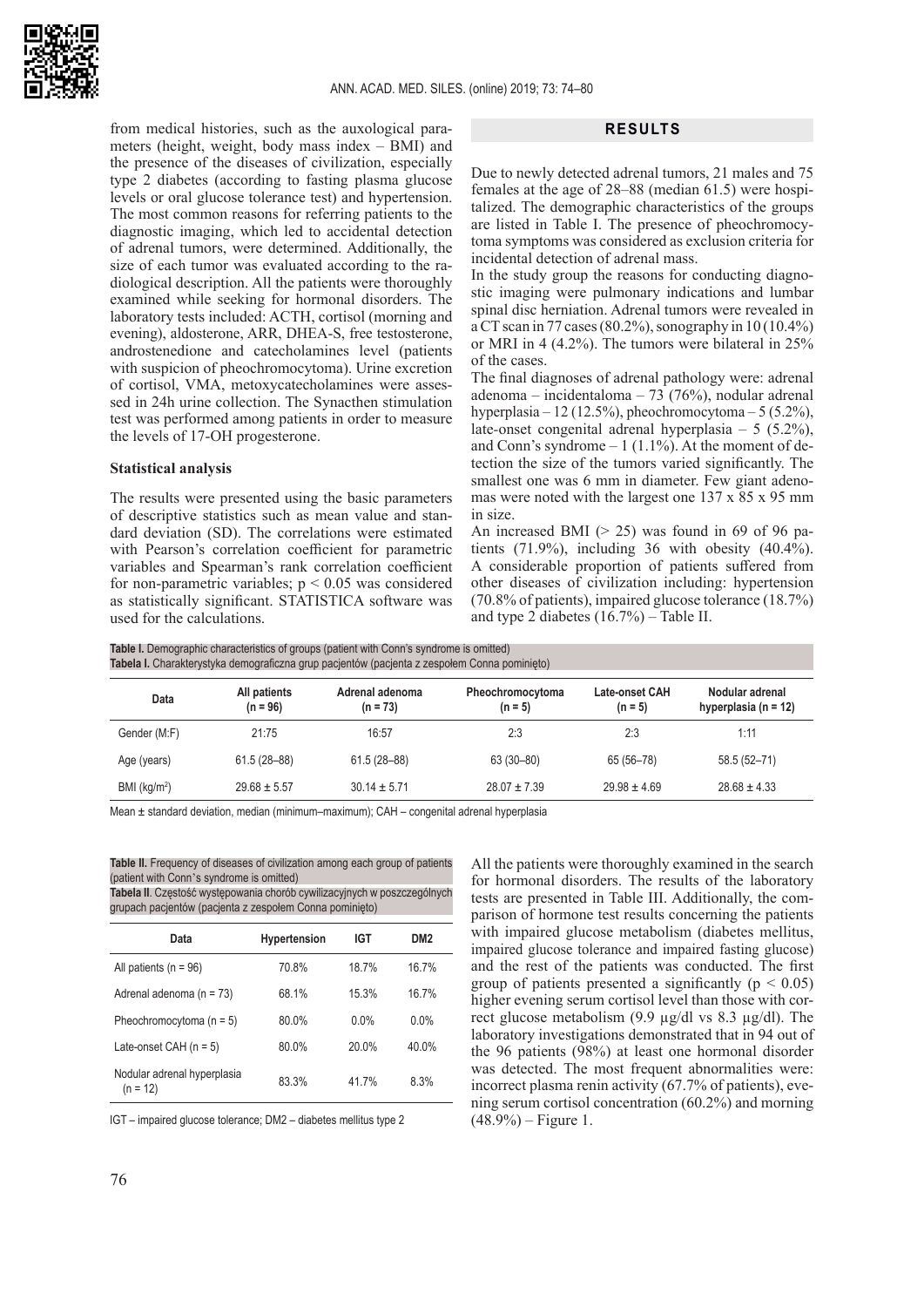

#### I. Grochoła et al.: INCIDENTALLY DETECTED ADRENAL TUMORS

| Tabela III. Wyniki badań hormonalnych w poszczególnych grupach pacjentów (pacjenta z zespołem Conna pominięto) |                            |           |                               |           |                          |           |                         |           |                                    |           |      |
|----------------------------------------------------------------------------------------------------------------|----------------------------|-----------|-------------------------------|-----------|--------------------------|-----------|-------------------------|-----------|------------------------------------|-----------|------|
| <b>Data</b>                                                                                                    | All patients<br>$(n = 96)$ |           | Adrenal adenoma<br>$(n = 45)$ |           | <b>NAH</b><br>$(n = 12)$ |           | <b>PHC</b><br>$(n = 5)$ |           | <b>Late-onset CAH</b><br>$(n = 5)$ |           | P    |
|                                                                                                                | <b>Mean</b>                | <b>SD</b> | <b>Mean</b>                   | <b>SD</b> | <b>Mean</b>              | <b>SD</b> | <b>Mean</b>             | <b>SD</b> | <b>Mean</b>                        | <b>SD</b> |      |
| ACTH (10-60 pg/ml)                                                                                             | 22.03                      | 17.84     | 20.35                         | 14.18     | 17.77                    | 10.33     | 21.50                   | 11.73     | 51.00                              | 45.85     | 0.43 |
| DHEA-S $(\mu q\%)$                                                                                             | 80.85                      | 68.95     | 83.93                         | 74.76     | 50.30                    | 18.08     | 72.78                   | 48.78     | 115.78                             | 66.79     | 0.45 |
| Free Testosterone (< 4.1 pg/ml)                                                                                | 2.83                       | 5.01      | 2.45                          | 4.16      | 4.18                     | 8.92      | 2.26                    | 1.72      | 6.81                               | 6.61      | 0.28 |
| Noradrenaline (< 600 pg/ml)                                                                                    | 847.94                     | 1655.77   | 830.00                        | 1864.85   | 602.33                   | 13.65     | 1212.50                 | 573.84    | 783.50                             | 669.63    | 0.13 |
| Adrenaline (< 100 pg/ml)                                                                                       | 35.14                      | 33.31     | 32.73                         | 21.85     | 7.67                     | 4.73      | 47.48                   | 35.24     | 104.00                             | 140.01    | 0.20 |
| Cortisol M $(5-15 \mu g%)$                                                                                     | 15.43                      | 5.11      | 15.79                         | 5.22      | 14.47                    | 5.65      | 12.66                   | 4.28      | 15.22                              | 4.01      | 0.62 |
| Cortisol E $(2.5 - 7.5 \mu g%)$                                                                                | 8.87                       | 3.65      | 8.70                          | 3.94      | 10.46                    | 2.93      | 7.32                    | 1.88      | 8.22                               | 1.88      | 0.17 |
| Aldosterone (1-16 ng%)                                                                                         | 14.04                      | 8.56      | 14.29                         | 7.93      | 11.30                    | 5.00      | 10.68                   | 8.68      | 10.88                              | 2.50      | 0.26 |
| Androstenedione (0.4-3.4 ng/ml)                                                                                | 1.11                       | 1.01      | 1.12                          | 1.01      | 0.67                     | 0.28      | 0.88                    | 0.56      | 2.66                               | 1.94      | 0.39 |
| PRA (0.5-1.9 ng/ml/h)                                                                                          | 0.95                       | 2.25      | 0.60                          | 0.92      | 2.81                     | 5.43      | 0.54                    | 0.51      | 1.88                               | 2.51      | 0.34 |
| Cortisol Urine (28-276 µg/24h)                                                                                 | 212.14                     | 69.04     | 207.64                        | 62.67     | 245.20                   | 103.32    | 194.40                  | 60.02     | 218.25                             | 80.45     | 0.42 |
| Aldosterone Urine (2.3-21.4 µg/24h)                                                                            | 9.43                       | 13.74     | 7.62                          | 4.60      | 9.59                     | 4.84      | 7.93                    | 5.12      | 30.16                              | 51.35     | 0.31 |
| Metanephrine (0-1.0 mg/24h)                                                                                    | 0.87                       | 0.48      | 0.82                          | 0.39      | 0.82                     | 0.44      | 1.35                    | 1.08      | 0.99                               | 0.58      | 0.66 |
| VMA (< 60 μmol/24h)                                                                                            | 45.46                      | 18.16     | 44.81                         | 17.10     | 48.08                    | 26.80     | 43.70                   | 9.98      | 55.37                              | 29.98     | 0.99 |

# **Table III.** Hormone levels of each group of patients (patient with Conn's syndrome is omitted)

Aldosterone Urine ( $\mu$ g/24) – 24h urine secretion of aldosterone, Cortisol M – morning serum cortisol concentration, Cortisol E – evening serum cortisol concentration, Cortisol Urine – 24h urine secretion of cortisol, Metanephrine – 24h urine secretion of metanephrine, NAH – nodular adrenal hyperplasia, VMA – 24h urine secretion of vanillylmandelic acid, PRA – plasma renin activity, SD – standard deviation, PHC – pheochromocytoma



PRA – plasma renin activity

**Fig. 1.** Most frequent hormonal abnormalities. **Ryc. 1.** Najczęstsze nieprawidłowości hormonalne.

Abnormal cortisol secretion was also frequent among the patients who were finally diagnosed with non- -secreting incidentaloma, presented no Cushing's syndrome symptoms and had a correct urine cortisol level: the evening serum cortisol concentration was raised in 55.4% of the patients (mean level 11.1  $\mu$ g%) and morning in 50% (mean 19.8  $\mu$ g%). Additionally, the largest diameter of tumors was negatively ( $p < 0.05$ ) associated

with ACTH, DHEA-S, adrenaline and androstenedione levels (Table IV, Figure 2).

**Table IV.** Statistically significant correlations between largest diameter of tumor and hormone levels during first hospitalization **Tabela IV.** Statystycznie istotne korelacje między największym wymiarem

| guza i wynikami badań hormonalnych w czasie pierwszej hospitalizacji |         |             |          |  |  |  |
|----------------------------------------------------------------------|---------|-------------|----------|--|--|--|
| Data                                                                 | Valid N | R           | p-value  |  |  |  |
| Largest diameter of tumor &<br>ACTH (pg/ml)                          | 73      | $-0.380488$ | 0.000898 |  |  |  |
| Largest diameter of tumor &<br>DHEA-S (µq%)                          | 76      | $-0.329298$ | 0.003677 |  |  |  |
| Largest diameter of tumor &<br>Adrenaline (pg/ml)                    | 44      | $-0.327312$ | 0.030100 |  |  |  |
| Largest diameter of tumor &<br>Androstenedione (ng/ml)               | 69      | $-0.386372$ | 0.001041 |  |  |  |
| Largest diameter of tumor &<br>Morning cortisol (µq%)                | 82      | 0.015991    | 0.886616 |  |  |  |
| Largest diameter of tumor &<br>Evening cortisol (µq%)                | 79      | 0.155941    | 0.169955 |  |  |  |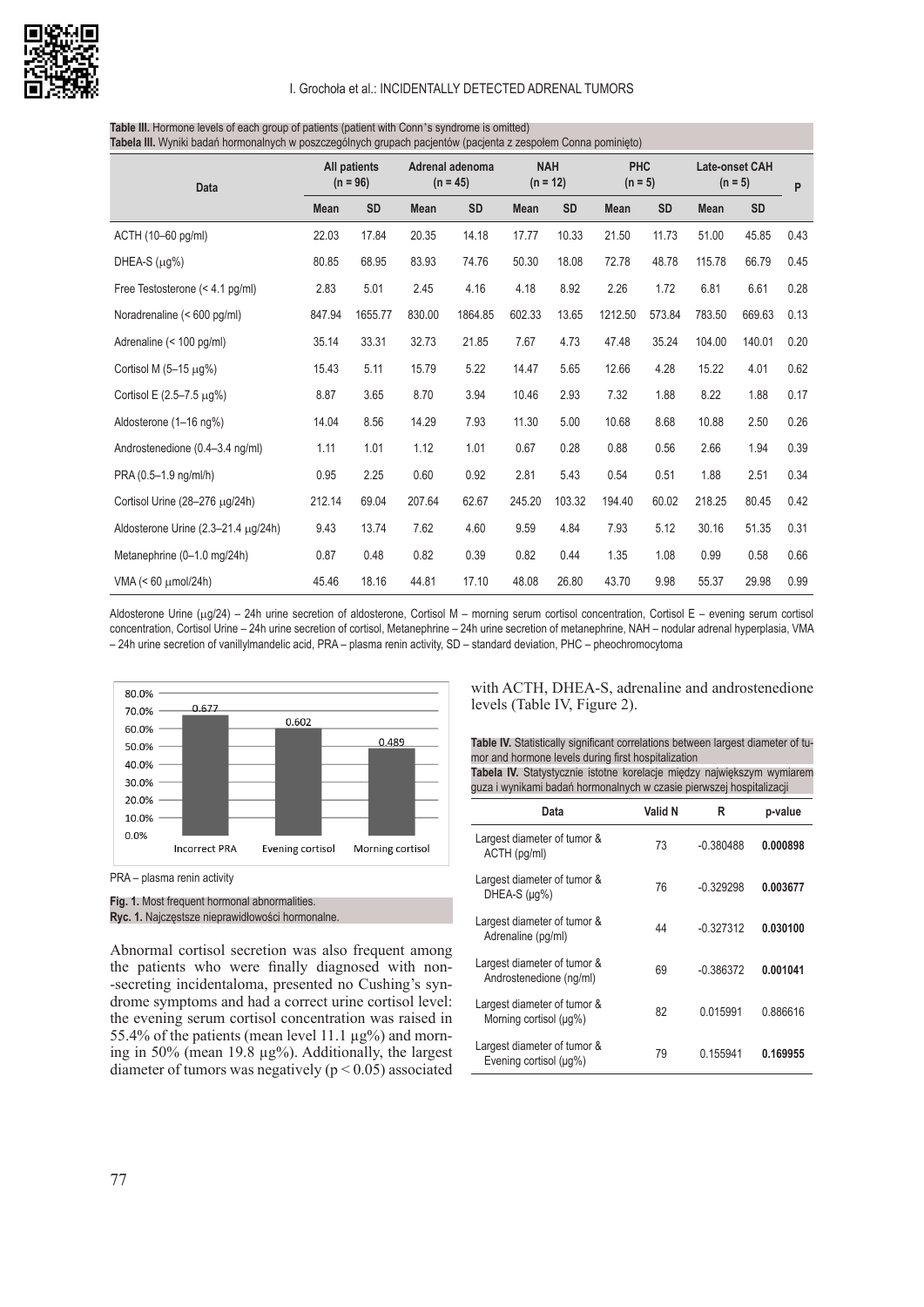



**Fig. 2.** Correlation between largest diameter of tumor and ACTH concentration. **Ryc. 2.** Korelacja między największym wymiarem guza i stężeniem ACTH.

### **DISCUSSION**

In our study, we analyzed the characteristics of patients with a newly detected adrenal mass. As was mentioned before, the age of the patients ranged between 28 and 88 years old with a median of 62. It is consistent with the data from the literature suggesting that incidentally detected adrenal tumors may occur across all age groups of adults, however, they are more often detected in older patients [3]. 78.5% of the patients were females and 21.5% males. This gender disproportion is higher than reported in most studies where it was almost equal, with only a slight preponderance either of females [5,7] or males [8]. According to the literature, unlike adrenocortical carcinoma, which is found more often in females, the prevalence of nonfunctioning tumors is believed to be slightly higher in males [9]. Due to that, the disproportion in our study may be a result of coincidence or may stem from the fact that women make far greater use of health care services, which is often reported in other studies [10]. Many of the analyzed patients suffered from comorbidities and the most frequent was arterial hypertension, which was present in 70.8% of the patients. Type 2 diabetes mellitus was found in 16.7%, while an additional 18.7% suffered from impaired glucose tolerance (IGT). These numbers are high in comparison to the general population, as the prevalence of hypertension in the Polish population reported in large epidemiological studies ranges from 29% (NATPOL PLUS study) [11] to 60.3% (PURE study) [12]. At the same time, the prevalence of diabetes according to the NATPOL study performed on a representative sample of Polish adults was 6.7% [13].

In the study group the reasons for conducting diagnostic imaging varied. The most frequent were pulmonary indications and lumbar spinal disc herniation. The most frequent radiological procedure, which located 77 (80.2%) adrenal tumors, was CT scan. Tumors were found incidentally in 90 patients. The size of the tumors varied. Although some of them were significantly large, they were all asymptomatic. In the final diagnosis all the tumors were characterized as benign, however, after biochemical evaluation several of those non-symptomatic tumors turned out to be hormonally active. There were 3 cases of pheochromocytoma (3.3%) and 1 of primary hyperaldosteronism (1.1%). An additional 4 patients (4.4%), after performing an ACTH-stimulation test, were diagnosed as late-onset (non-classic) congenital adrenal hyperplasia (CAH). The rest of the patients had either inactive adrenal adenoma (uni or bilateral) or adrenal cortical hyperplasia, 71 (78.9%) and 10 (11.1%) respectively. No case of Cushing's syndrome was diagnosed. Similar results with domination of benign hormonally-inactive tumors were obtained in other studies [5,8,14,15,16,17]. Out of 6 patients with non-incidentally detected adrenal tumors (there had been a suspicion of adrenal pathology prior to diagnostic imaging) 2 had pheochromocytoma, 1 – late-onset CAH,  $2$  – adrenal cortical hyperplasia and  $1$  – benign adenoma.

During analysis of the results of the hormone laboratory tests we found out that in almost all the patients with complete hormonal evaluation (97.9%) at least one incorrect hormone level was detected. The most common was incorrect plasma renin activity (PRA). However, PRA is very variable and hence non-specific. Only in one patient, also after calculating the aldosterone/renin ratio (PAC/PRA), it enabled us to diagnose Conn's syndrome. More interesting were the cortisol results. The serum cortisol concentration was elevated in the evening in 60.2% of the patients, whereas in the morning in 48.9%. Interestingly, cortisol concentration abnormalities were also common when only the cases that were finally diagnosed as non-secreting adenoma had been analyzed. In this group, the serum cortisol concentration in the morning was raised in 50% and in the evening in 55.4%. At the same time, these patients did not present clear signs of Cushing's syndrome (CS), nor raised 24h urinary free cortisol concentration. Owing to that, CS could not be diagnosed in any of the patients. We need to point out, that some other studies reported the presence of CS among patients with incidentalomas, however, its prevalence was rather low, usually < 5% [8]. Patients are more often diagnosed with subclinical Cushing's syndrome (SCS) or subclinical hypercortisolism (SH). It is defined as ACTH-independent cortisol hypersecretion without clinical features of CS [18]. Its prevalence in studies varies, partly because of the fact that there is no clear consensus on the diagnostic criteria [19]. In fact, the new European Society of Endocrinology guidelines avoid the term SCS and use 'autonomous cortisol secretion' instead [1]. Loh et al. [20] in a large meta-analysis study assessed the SCS prevalence at 6.3% of adrenal incidentalomas. In our study no patients were diagnosed with SCS, as there were no abnormalities in the 24h urinary free cortisol concentration, and therefore dexamethasone suppression test (DST), which is now recommended to assess autonomous cortisol hypersecretion, had not been per-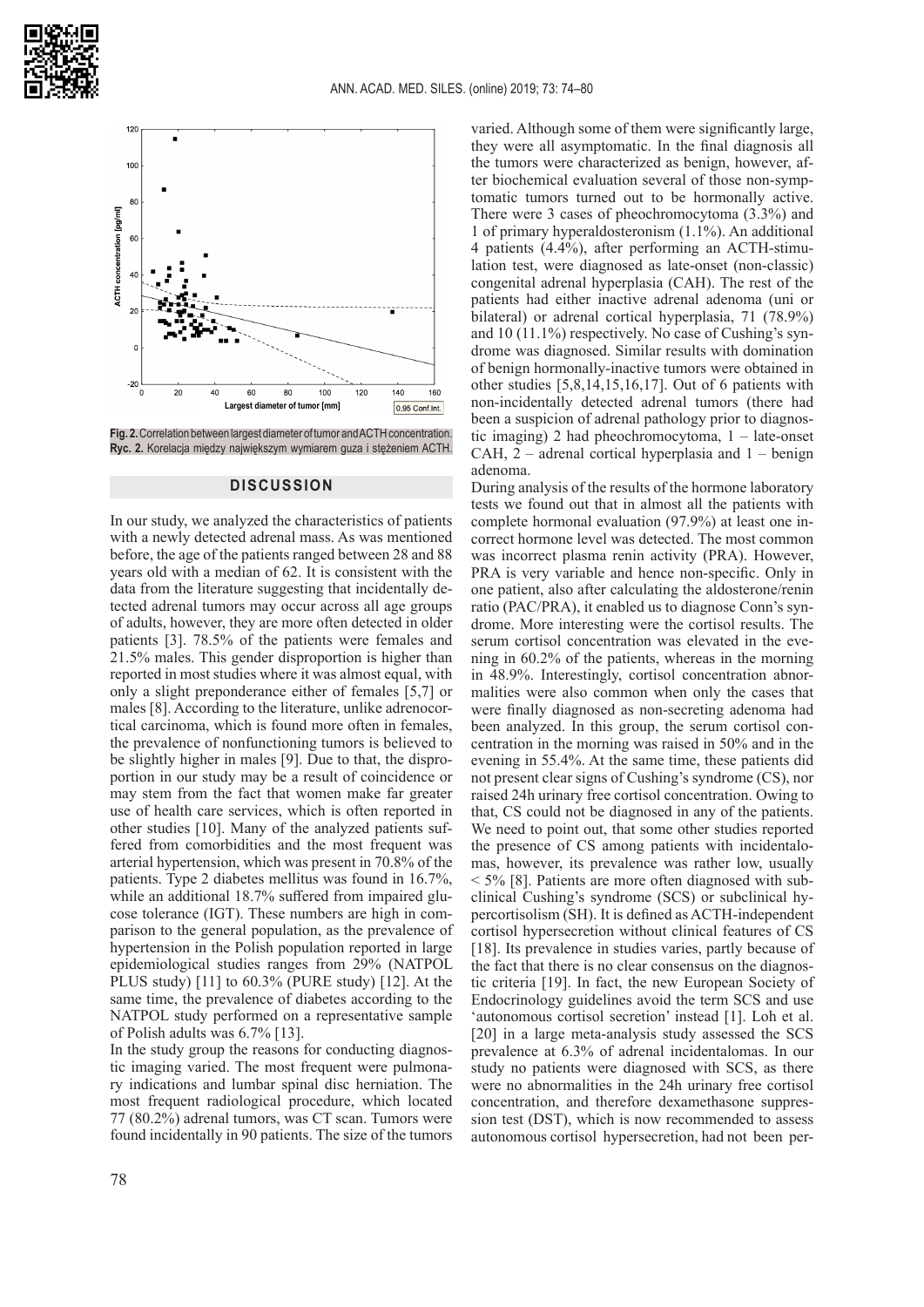

formed. On the other hand, our analysis of the correlation between the tumor size (tumor largest diameter) and hormone levels shows a moderate negative correlation with the serum ACTH concentration and positive, but statistically insignificant with the evening serum cortisol concentration. Such a correlation was not observed between the BMI and cortisol concentration, as obesity, which was present in 40.4% of the patients, may be a confounding factor. These results may suggest that in some patients with adrenal incidentalomas slight autonomous cortisol hypersecretion can be found. Our findings were consistent with the conclusions of the scientists from the Medical University of Gdansk, who described a positive correlation between the tumor size and urinary cortisol excretion as well as serum cortisol concentration after DST [21].

The role of subtle subclinical cortisol hypersecretion still needs to be studied. Although it causes no symptoms of Cushing's syndrome, it may result in a higher prevalence of arterial hypertension and diabetes mellitus [22,23]. New evidence has shown that even physiological cortisol concentration levels may be correlated with a risk of diabetes. A Japanese study, performed on a group of patients without diabetes or steroid treatment proved that higher physiological cortisol levels are associated with decreased secretion of insulin [24]. This may explain the results of another prospective research that showed an increased risk of diabetes in patients with nonfunctional adrenal tumors in comparison to those without adrenal tumors (adjusted risk ratio 1.87) [25]. In our study we observed a significantly higher evening serum cortisol concentration in the patients with impaired glucose metabolism than in the rest of the study group (9.9 µg/dl vs 8.3 µg/dl). It should be mentioned, that not only a higher cortisol concentration may be a risk factor for diabetes, but also patients with poor glycemic control present subtle abnormalities in the hypothalamus-pituitary-adrenal glands (HPA) axis [26].

The fact that autonomous cortisol secretion (or SCS) is more often detected in patients with bilateral adrenal adenoma may constitute another piece of evidence that cortisol concentration is positively correlated with the tumor volume [27]. In addition, studies have shown that unilateral adrenalectomies may be beneficial in patients with autonomous cortisol secretion and comorbidities that are potentially related to cortisol excess [28]. The impact of subclinical cortisol hypersecretion may be another argument for the hormonal follow-up of patients with adrenal incidentalomas. However, despite the fact that the European Society of Endocrinology suggests that there is no need to repeat the follow-up in patients with non-secreting incidentalomas [1], studies have shown that over the 4-year follow-up period even

12% of patients with nonfunctioning adenomas may present intermittent subclinical hypercortisolism. That is the reason why Morelli et al. [29] suggest a 5-year control period in all patients with AI.

All of the facts presented above point out that in patients with incidentally detected adrenal tumors, despite the lack of characteristic symptoms, some hormonal disorders could be detected in laboratory tests. Moreover, in almost all the cases (98% of the patients) basic endocrinology laboratory assays, which can be conducted in any department of internal medicine, are sufficient to discover hormonal abnormalities. It is relevant to highlight the issue of hypertension and diabetes, which are other diseases that may suggest hypercortisolism and are more frequently found among patients with adrenal tumors than in the general population. Our data confirms a negative correlation between the largest size of tumor and serum ACTH, which could be explained by potential subtle cortisol hypersecretion by tumors, as even among patients with relatively small adrenal neoplasms, hormonal disorders (including elevated cortisol concentration) are detectable.

What makes our study noteworthy is the fact that it comprises an entire group of hospitalized patients with a newly detected adrenal mass in one department during an eight-year study period. In addition, by means of careful descriptive and statistical analysis of all the performed laboratory tests, we focused on the process of diagnosis and clinical evaluation of newly incidentally detected tumors. We also presented the reasons for performing diagnostic imaging and the employed radiological techniques. However, the weakness of this study lies in the fact that because of the lack of a control group, we were not able to compare the hormone levels and prevalence of comorbidities to the general population.

## **CONCLUSIONS**

Our study shows that adrenal tumors can be detected in different age groups upon diagnostic imaging performed for reasons unrelated to adrenal or even abdominal pathology. Careful biochemical evaluation is crucial in this kind of findings, as even when there are no symptoms, some potentially life-threatening diseases, such as pheochromocytoma, can be found among clinically silent tumors. In addition, a prevalent proportion of patients with incidentally detected adrenal tumors, despite the lack of characteristic symptoms, is likely to have hormonal disorders detected in laboratory tests. Our results suggest that some tumors may present subtle cortisol hypersecretion that may be associated with the higher prevalence of civilization diseases in this group of patients in comparison to the general population.